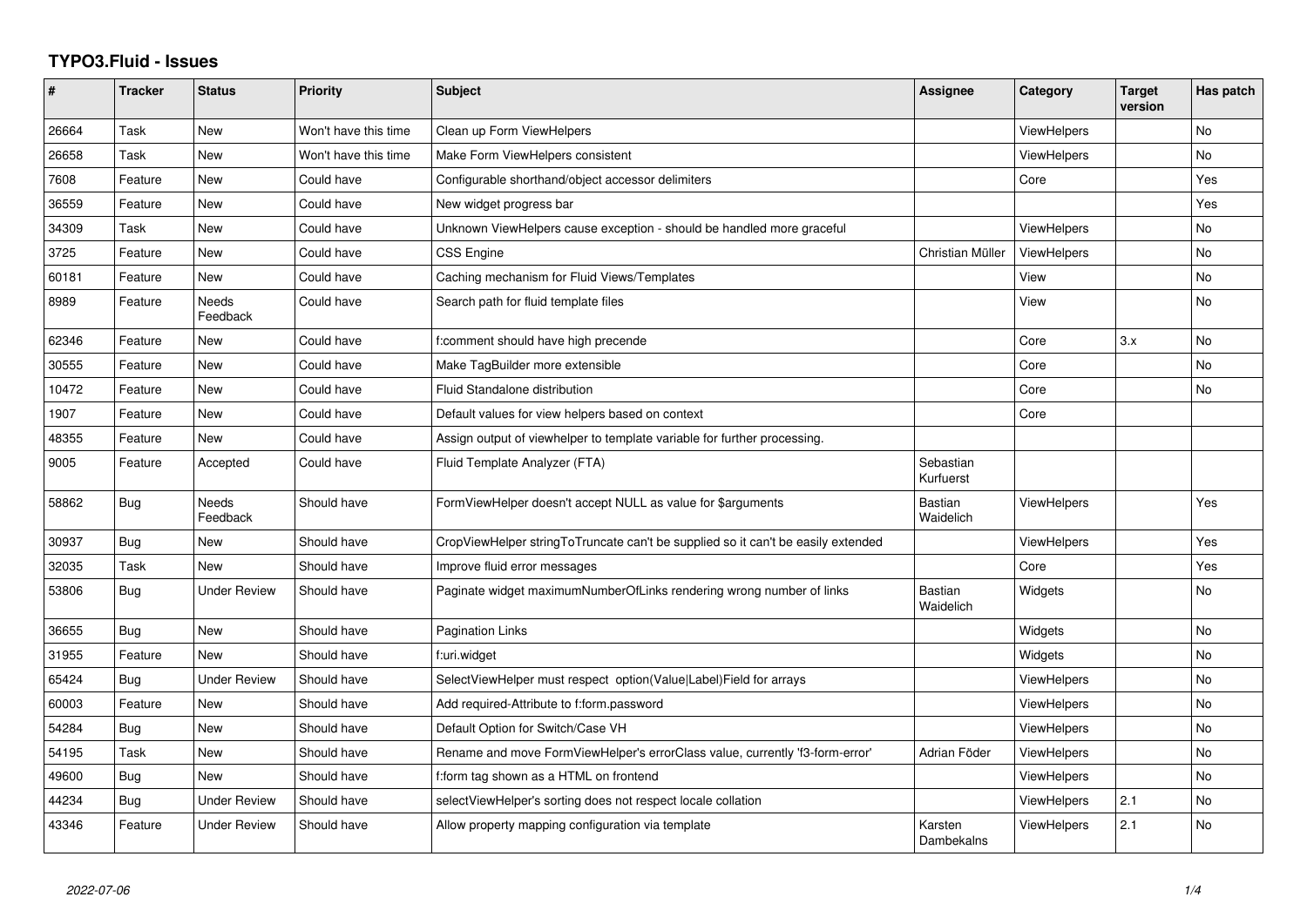| $\vert$ # | <b>Tracker</b> | <b>Status</b>            | <b>Priority</b> | <b>Subject</b>                                                                                         | Assignee                    | Category           | <b>Target</b><br>version | Has patch |
|-----------|----------------|--------------------------|-----------------|--------------------------------------------------------------------------------------------------------|-----------------------------|--------------------|--------------------------|-----------|
| 40998     | <b>Bug</b>     | <b>Under Review</b>      | Should have     | Missing parent request namespaces in form field name prefix                                            | Sebastian<br>Kurfuerst      | ViewHelpers        | 1.1.1                    | <b>No</b> |
| 39936     | Feature        | New                      | Should have     | registerTagAttribute should handle default values                                                      |                             | ViewHelpers        |                          | No        |
| 37619     | Bug            | New                      | Should have     | Fatal Error when using variable in name attribute of Section ViewHelper                                |                             | <b>ViewHelpers</b> |                          | No        |
| 36662     | <b>Bug</b>     | <b>Needs</b><br>Feedback | Should have     | Checked state isn't always correct when property is collection                                         | Kevin Ulrich<br>Moschallski | <b>ViewHelpers</b> | 1.1.1                    | <b>No</b> |
| 36410     | Feature        | New                      | Should have     | Allow templates to send arguments back to layout                                                       |                             | <b>ViewHelpers</b> |                          | No        |
| 34682     | Bug            | <b>Under Review</b>      | Should have     | Radio Button missing checked on validation error                                                       |                             | <b>ViewHelpers</b> |                          | <b>No</b> |
| 10911     | Task           | New                      | Should have     | Tx_Fluid_ViewHelpers_Form_AbstractFormViewHelper->renderHiddenIdentityField<br>should be more reliable |                             | <b>ViewHelpers</b> |                          | No        |
| 8648      | <b>Bug</b>     | New                      | Should have     | format.crop ViewHelper should support all features of the crop stdWrap function                        |                             | ViewHelpers        |                          | <b>No</b> |
| 8491      | Task           | Needs<br>Feedback        | Should have     | link.action and uri.action differ in absolute argument                                                 | Karsten<br>Dambekalns       | <b>ViewHelpers</b> |                          | No        |
| 5933      | Feature        | Accepted                 | Should have     | Optional section rendering                                                                             | Sebastian<br>Kurfuerst      | <b>ViewHelpers</b> |                          | No        |
| 46289     | Bug            | Needs<br>Feedback        | Should have     | Enable Escaping Interceptor in XML request format                                                      |                             | View               | 2.0.1                    | No        |
| 45394     | Task           | New                      | Should have     | Forwardport Unit test for standalone view                                                              |                             | View               |                          | <b>No</b> |
| 43072     | Task           | <b>New</b>               | Should have     | Remove TOKENS for adding templates fallback in Backporter                                              |                             | View               |                          | No        |
| 46257     | Feature        | <b>Under Review</b>      | Should have     | Add escape sequence support for Fluid                                                                  |                             | Core               |                          | No        |
| 39990     | Bug            | New                      | Should have     | Same form twice in one template: hidden fields for empty values are only rendered<br>once              |                             | Core               |                          | <b>No</b> |
| 33394     | Feature        | Needs<br>Feedback        | Should have     | Logical expression parser for BooleanNode                                                              | Tobias Liebig               | Core               |                          | No        |
| 12863     | <b>Bug</b>     | New                      | Should have     | Attributes of a viewhelper can't contain a '-'                                                         | Sebastian<br>Kurfuerst      | Core               |                          | No        |
| 3481      | Bug            | <b>New</b>               | Should have     | Use ViewHelperVariableContainer in PostParseFacet                                                      |                             | Core               |                          | <b>No</b> |
| 60271     | Feature        | New                      | Should have     | Paginate viewhelper, should also support arrays                                                        |                             |                    |                          | <b>No</b> |
| 58983     | <b>Bug</b>     | New                      | Should have     | format.date does not respect linebreaks and throws exception                                           |                             |                    |                          | <b>No</b> |
| 58921     | Bug            | New                      | Should have     | f:form.* VHs crash if NOT inside f:form but followed by f:form                                         |                             |                    |                          | <b>No</b> |
| 56237     | Task           | <b>New</b>               | Should have     | in-line (Condition) View Helpers should not evaluate on parsing                                        |                             |                    |                          | No        |
| 55008     | Bug            | <b>Under Review</b>      | Should have     | Interceptors should be used in Partials                                                                | Christian Müller            |                    |                          | No        |
| 52640     | Feature        | <b>Under Review</b>      | Should have     | Create an UnlessViewHelper as opposite to the IfViewHelper                                             | Marc Neuhaus                |                    |                          | <b>No</b> |
| 52591     | Bug            | <b>New</b>               | Should have     | The Pagination Widget broken for joined objects                                                        |                             |                    |                          | No        |
| 52419     | <b>Bug</b>     | New                      | Should have     | Wrong PHPDocs notation for default value inline f:translate viewhelper                                 |                             |                    | 2.0                      | No        |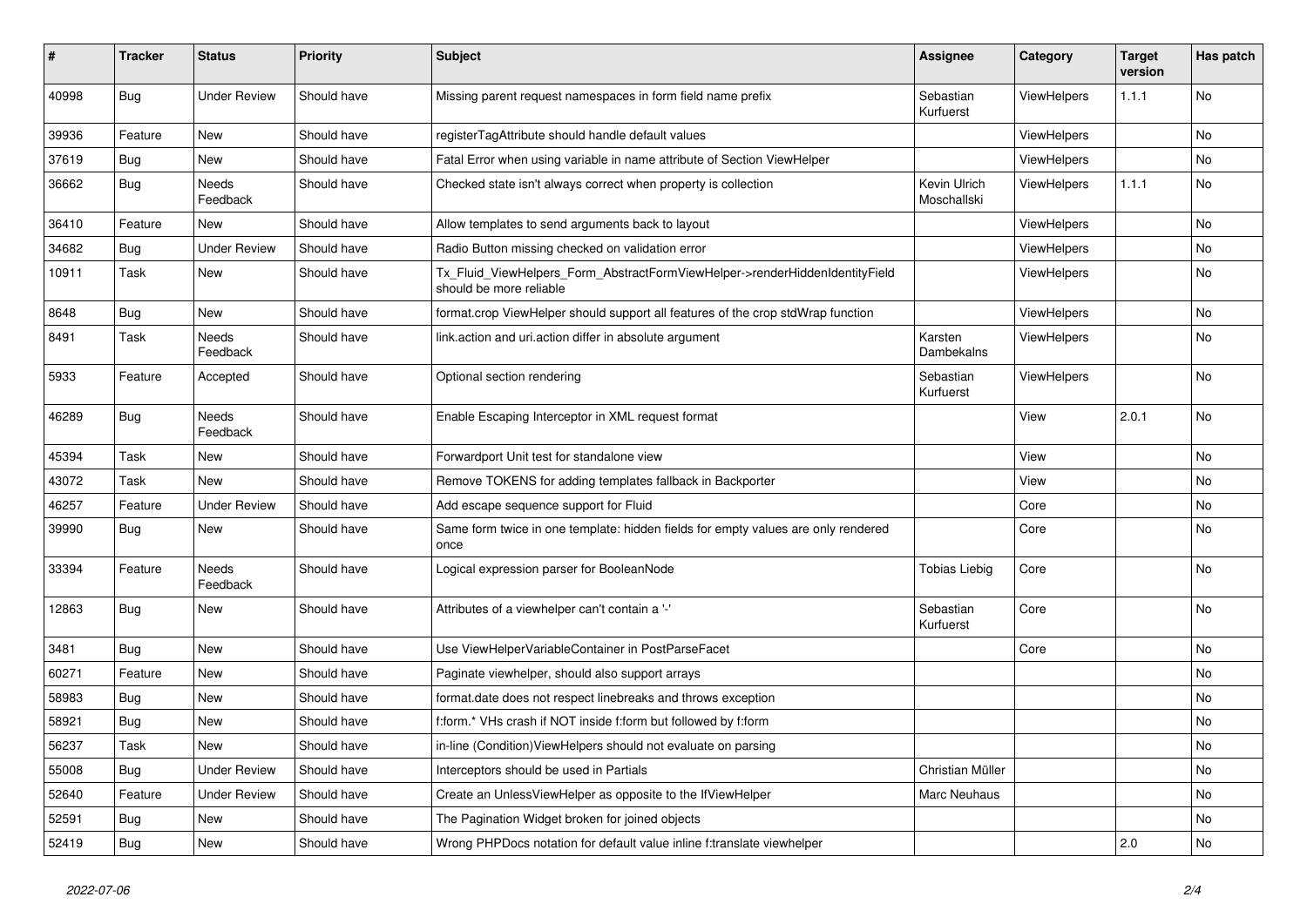| #     | <b>Tracker</b> | <b>Status</b>       | <b>Priority</b> | Subject                                                                                                     | Assignee               | Category    | <b>Target</b><br>version | Has patch |
|-------|----------------|---------------------|-----------------|-------------------------------------------------------------------------------------------------------------|------------------------|-------------|--------------------------|-----------|
| 51277 | Feature        | New                 | Should have     | ViewHelper context should be aware of actual file occurrence                                                |                        |             |                          | No        |
| 50888 | <b>Bug</b>     | <b>Under Review</b> | Should have     | WSOD by changing name of section and if Fluid caches are generated                                          |                        |             |                          | No        |
| 49756 | Feature        | <b>Under Review</b> | Should have     | Select values by array key in checkbox viewhelper                                                           |                        |             |                          | No        |
| 47669 | Task           | New                 | Should have     | FormViewHelper does not define the default request method                                                   |                        |             |                          | No        |
| 47006 | Bug            | <b>Under Review</b> | Should have     | widget identifier are not unique                                                                            |                        |             |                          | No        |
| 46545 | Feature        | New                 | Should have     | Better support for arrays in options of SelectViewHelper                                                    |                        |             |                          | No        |
| 46091 | Task           | Needs<br>Feedback   | Should have     | Show source file name and position on exceptions during parsing                                             |                        |             |                          | No        |
| 45153 | Feature        | New                 | Should have     | f:be.menus.actionMenuItem - Detection of the current select option is insufficient                          |                        |             |                          | No        |
| 43071 | Task           | New                 | Should have     | Remove TOKENS for adding fallback teplates in B                                                             |                        |             |                          | No        |
| 42743 | Task           | New                 | Should have     | Remove inline style for hidden form fields                                                                  |                        |             |                          | No        |
| 42397 | Feature        | New                 | Should have     | Missing viewhelper for general links                                                                        |                        |             |                          | No        |
| 40081 | Feature        | New                 | Should have     | Allow assigned variables as keys in arrays                                                                  |                        |             |                          | No        |
| 38130 | Feature        | New                 | Should have     | Checkboxes and multiple select fields should have an assignable default value                               |                        |             |                          | No        |
| 37095 | Feature        | New                 | Should have     | It should be possible to set a different template on a Fluid TemplateView inside an<br>action               | Christopher<br>Hlubek  |             |                          | No        |
| 33215 | Feature        | New                 | Should have     | RFC: Dynamic values in ObjectAccess paths                                                                   |                        |             |                          | No        |
| 28554 | Bug            | New                 | Should have     | (v4) implement feature flag to disable caching                                                              |                        |             |                          | No        |
| 28553 | Bug            | New                 | Should have     | improve XHProf test setup                                                                                   |                        |             |                          | No        |
| 28552 | Bug            | New                 | Should have     | (v5) write ViewHelper test for compiled run; adjust functional test to do two passes<br>(uncached & cached) |                        |             |                          | No        |
| 28551 | Bug            | Accepted            | Should have     | (v4) backport VHTest                                                                                        | Sebastian<br>Kurfuerst |             |                          | No        |
| 28550 | Bug            | New                 | Should have     | (v4) make widgets cacheable, i.e. not implement childnodeaccess interface                                   |                        |             |                          | No        |
| 28549 | Bug            | New                 | Should have     | make widgets cacheable, i.e. not implement childnodeaccess interface                                        |                        |             |                          | No        |
| 3291  | Feature        | Needs<br>Feedback   | Should have     | Cacheable viewhelpers                                                                                       |                        |             |                          | No        |
| 9950  | Task           | New                 | Should have     | Binding to nested arrays impossible for form-elements                                                       |                        | ViewHelpers |                          |           |
| 4704  | Feature        | New                 | Should have     | Improve parsing exception messages                                                                          |                        | Core        |                          |           |
| 52536 | Bug            | <b>Under Review</b> | Should have     | Errorclass not set if no property-attribute set                                                             |                        |             |                          |           |
| 45345 | Feature        | Needs<br>Feedback   | Should have     | Easy to use comments for fluid that won't show in output                                                    |                        |             |                          |           |
| 13045 | Bug            | New                 | Should have     | Entity decode of strings are different between if-conditions and output of variable                         |                        |             |                          |           |
| 9514  | Feature        | New                 | Should have     | Support explicit Array Arguments for ViewHelpers                                                            |                        |             |                          |           |